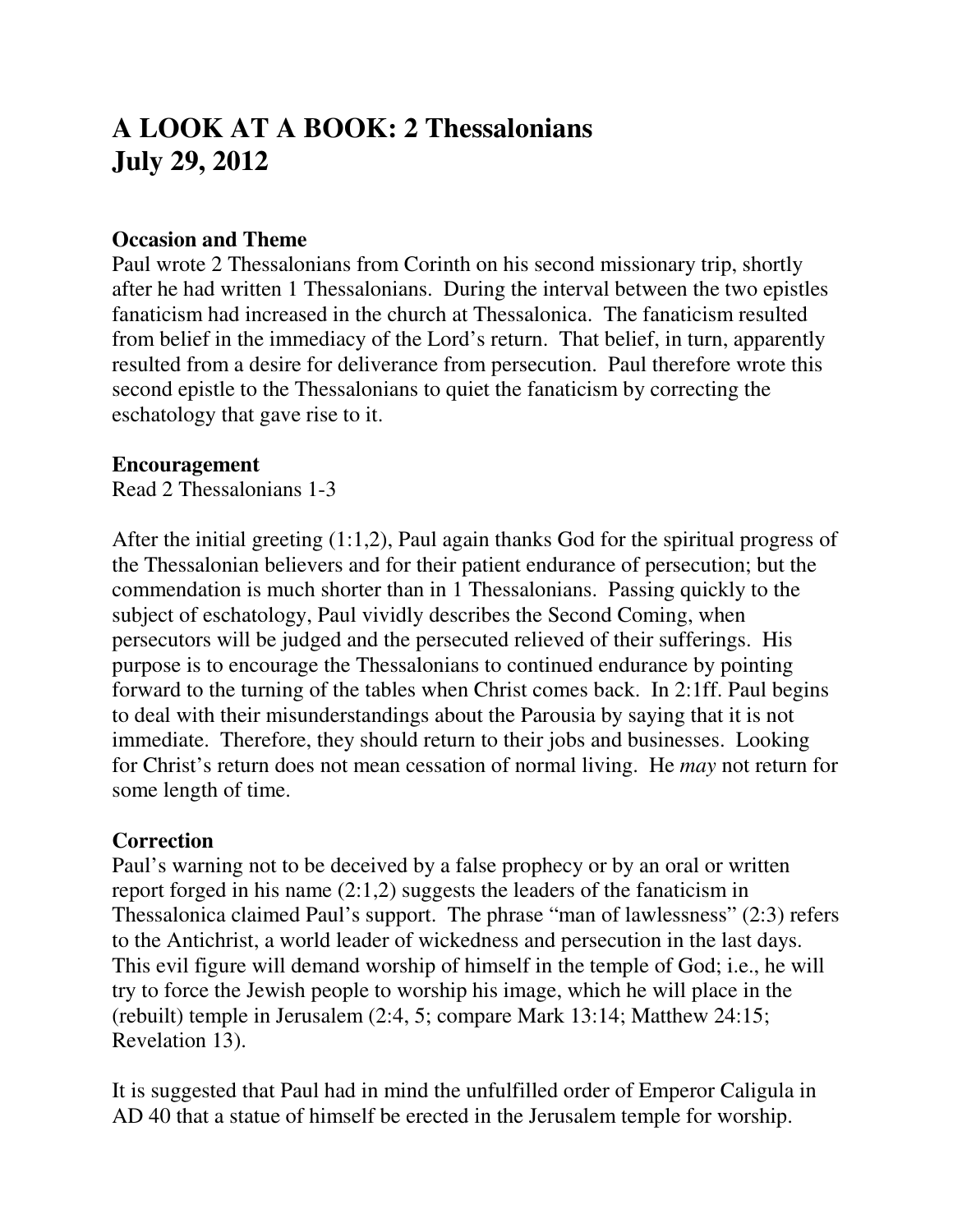Perhaps so, but Daniel's prophecy concerning the abomination of desolation (9:27; 11:31; 12:11), the desecration of the temple by Antiochus Epiphanes in 168 BC, and Jesus' allusion to a still future abomination of desolation (Matthew 24:15ff.) provide the primary sources of Paul's statement.

What or who restrains the Antichrist from appearing till the proper time Paul felt it unnecessary to identify, for the Thessalonians already knew the identity from his oral teaching (2:5-8). The two most probable suggestions are (1) that the restraint is the institution of human government – personified in rulers, such as the Roman emperor and others – ordained by God for the protection of law and order (the Antichrist will be "lawless") and (2) that the restraint is the activity of the Holy Spirit on earth at the present time in keeping back the Antichrist either directly or through the medium of the church. Finally, the emphasis in 3:17 on Paul's own handwriting as an indication of the genuineness of the epistle possibly implies that an epistle had been forged in Paul's name to support the fanaticism (cf. 2:2).

## **The Prescript (1:1-2)**

Except for two minor differences, 1:1-2 is identical to what Paul wrote in 1 Thessalonians 1:1. (1) The first difference is the addition of "our" to "Father," an instance of what Paul commonly does in the rest of his letters. The designation of God as "our" Father reflects Paul's conception of Christians as forming the family of God in a metaphorical sense and is to be seen alongside those texts where believers are called the children of God (cf. Romans 8:14-23; Galatians 3:26; 4:4- 7). (2) The other difference is in verse 2, where the source of the "grace and peace" (which is assumed by Paul in 1 Thessalonians 1:1) is explicitly identified as "God the Father and the Lord Jesus Christ." The same (or similar) phrase is found in all of Paul's letters except 1 Thessalonians and Colossians (which has only "God our Father."

## **The Thanksgiving (1:3-4)**

The Thessalonians' "faith is growing more and more," and the love they have "for each other is increasing" – the very thing for which Paul said he was praying in 1 Thessalonians 3:10, 12. The Thessalonians' growth in faith and love (cf. 1 Thessalonians 1:3) was taking place under the most adverse conditions: the continuing experience of "persecutions" and "afflictions." The church's circumstances do not appear to have changed much since the time of Paul's writing the first letter (cf. 1 Thessalonians 3:1-5). But adverse external circumstances have not hindered the fellowship's growth in the critical areas of faith and love; if anything, they may have promoted it. Consequently, Paul reports one more reason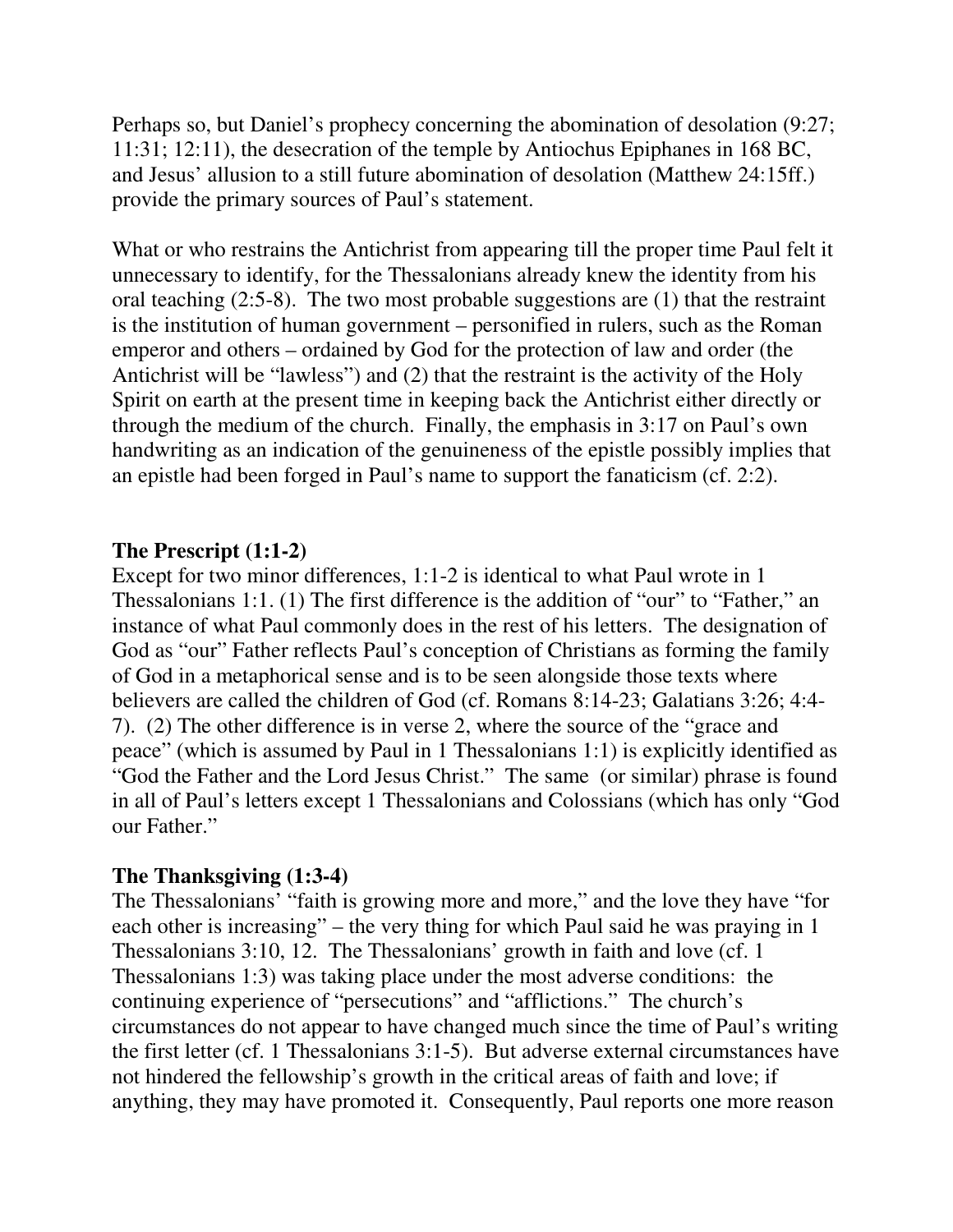why he gives thanks and "boasts" to other congregation about the Thessalonians the "perseverance" they have demonstrated.

## **Instruction and Encouragement (1:5-10)**

In 1:5, Paul goes on to say that "all this" – that is, the three reasons he has just mentioned for giving thanks – is at the same time "evidence" of "God's righteous judgment." The Thessalonians, Paul implies, having placed their faith in God, are being attacked by forces hostile to God. God in turn has judged the situation correctly, as his blessing of them in the midst of their suffering indicates. In other words, the growth, increase, perseverance, and faith demonstrated by the Thessalonians together give evidence that they are indeed part of God's people. The troublers of God's people are part of a larger group identified as "those who do not know God," that is, who "do not obey the gospel of our Lord Jesus" (v. 8). The punishment this group will experience is identified in verse 9. Paul's definition of "destruction"

(cf. 1 Thessalonians 5:3) here is precisely the opposite of his definition elsewhere of salvation as being with the Lord always (1 Thessalonians 4:17) and sharing in God's glory (Romans 8:17-18, 30; 2 Corinthians 4:17; Philippians 3:21).

In sharpest contrast to those who "disobey the gospel" (1:8), "those who have believed" will experience both the presence and the glory of the Lord himself (the very things the other group will not experience). This is because the Lord "will be glorified in the presence of his holy people." They will also "marvel," either in the sense of "admire" or, perhaps, "worship." All that Paul has been talking about "will happen when the Lord is revealed from heaven" (1:7b), that is, "when he comes…on that day" (1:10, NRSV). This is the same event that Paul in his first letter referred to as Jesus' "coming" *(parousia,* 1 Thessalonians 4:15) or "the day of the Lord"  $(5:2)$ .

# **A Prayer Report (1:11-12)**

His first petition (which resumes the idea of v. 5) is that "God may count you worthy of his calling." God's "calling" is essentially equivalent to God's "election" or "choice"

(1 Thessalonians 1:4). The other petition is that God might "fulfill" or "bring to completion" – the verb has the idea of finishing something already begun – "every good purpose of yours (cf. Romans 10:1; Philippians 1:15; 2:13).

The glorification of the Lord and his name in turn results in the glorification of his followers ("and you in him"), a process that begins with the work of the Spirit in the lives of believers now (2 Corinthians 3:18) and culminates with the revealing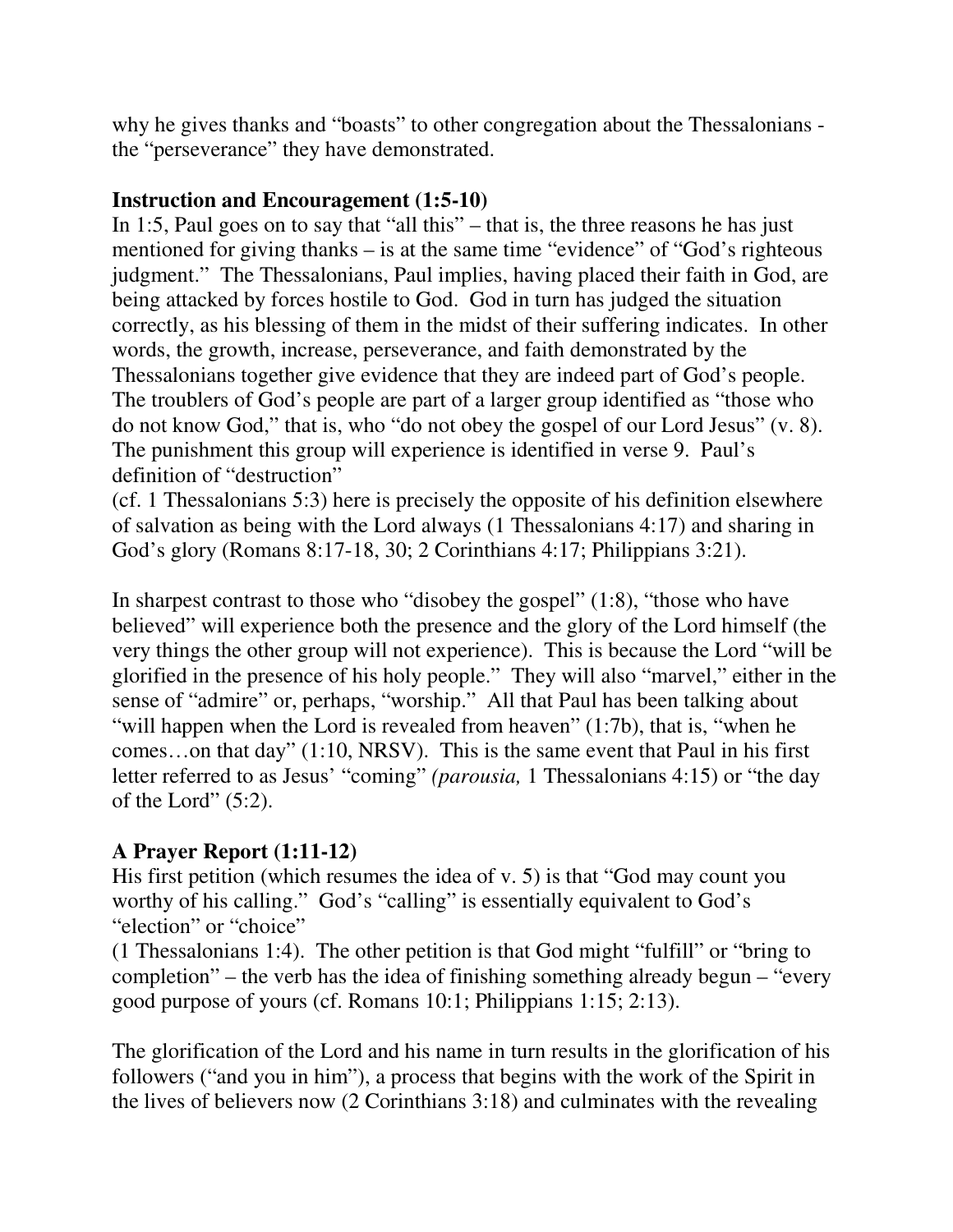of the "glorious freedom of the children of God" at the Parousia (Romans 8:18-21; cf. Philippians 3:20-21).

*Persecution and God's justice.* Although we do not know for sure why or how the question about God's justice arose, it seems likely that it is closely connected with the confusion about whether the Day of the Lord has already arrived (the topic of chapter 2). In 1 Thessalonians, Paul had informed the believers in Thessalonica (1) that the trials or afflictions they were experiencing were not due to God's judgment of them, but were instead the result or consequence of their allegiance to God's word, the gospel (1 Thessalonians 1:6; 2:14; 3:4), and (2) that when the Day of the Lord, with its accompanying judgment, did occur, they would experience not wrath but salvation (5:9). In short, the coming of the Day of the Lord would bring an end to their afflictions – the "relief" Paul mentions in 2 Thessalonians 1:7.

It is important to observe that when Paul asserts that God will vindicate his people, he is repeating a theme at least as old as the Exodus. In the "Song of Moses" in Deuteronomy 32:40-41, for example, the Lord himself declares:

 I lift my hand to heaven and declare: As surely as I live forever, when I sharpen my flashing sword and my hand grasps it in judgment, I will take vengeance on my adversaries and repay those who hate me.

Isaiah takes up the same theme and finds in it a word of encouragement (Isaiah 35:4):

 Say to those with fearful hearts, "Be strong, do not fear; and your God will come, he will come with vengeance; with divine retribution he will come to save you."

With respect to its structure, 2 Thessalonians 1:1-2 introduce both the general topic (the *parousia* or coming of the Lord) and Paul's specific concern (that the Thessalonians not be disturbed by rumors that it has already happened). Evidently some time after receiving the first letter, some members of the congregation in Thessalonica had become persuaded that the "Day of the Lord" – which Paul in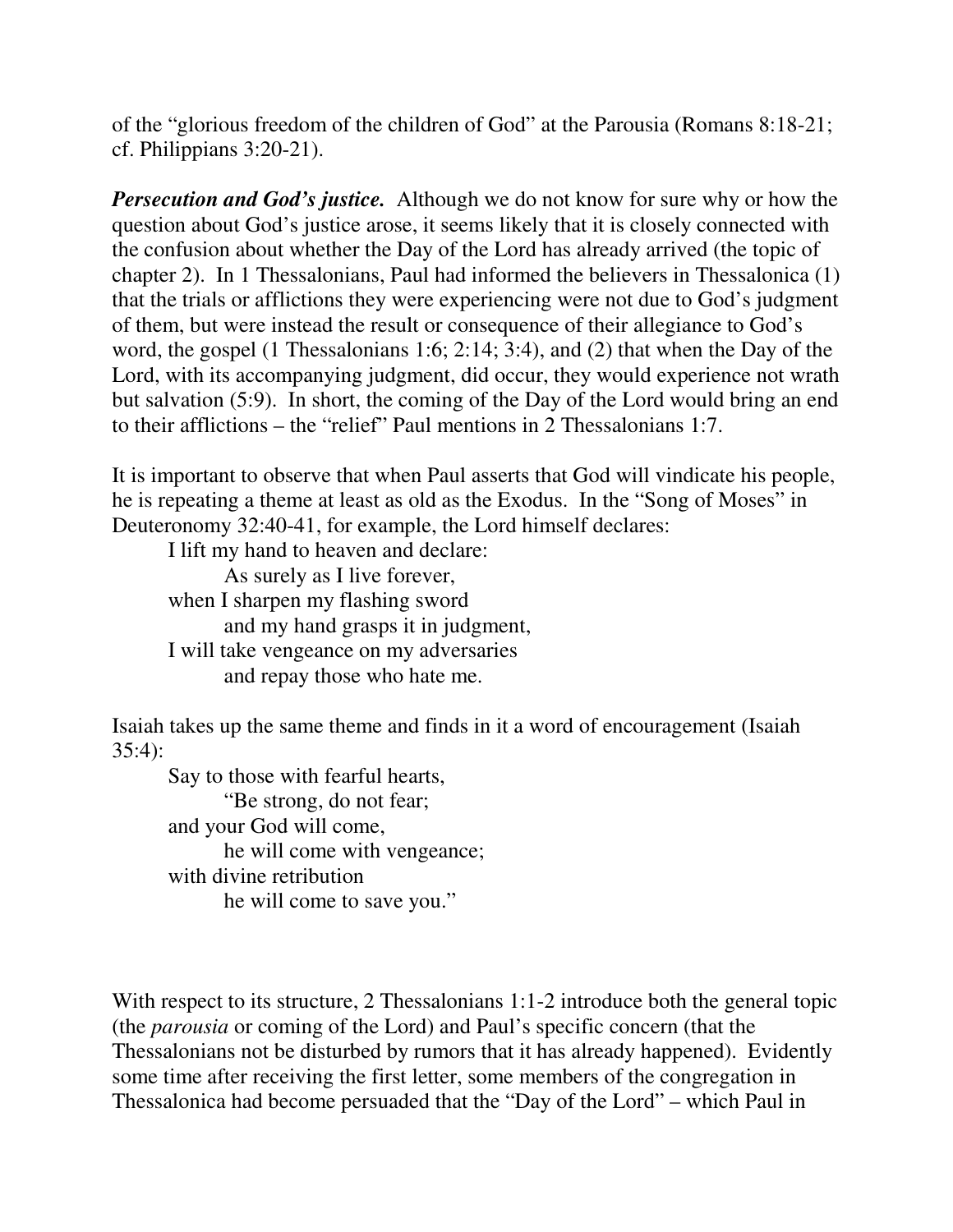1 Thessalonians 5:2-6 had indicated would come when least expected and would surprise the unprepared – had already arrived. Paul informs them that it is impossible for the Day of the Lord to have already arrived because certain events and developments (which had not yet taken place) must first occur (2:3-12).

# **Has the "Day of the Lord" already arrived? (2:1-2)**

At least some of the Thessalonians have become "unsettled" by a claim – in some way attributed to the apostle himself – "to the effect that" the "day of the Lord has already come." For all that Paul knows (and it clearly isn't much), this misunderstanding may have arisen or come to the Thessalonians in one of three ways. It may have come (2:2) via a "prophecy" or a "report" or a "letter." But Paul's primary concern is not with how the claim reached them, but with its content (i.e., the claim that "the day of the Lord has already come"), which apparently has been attributed to him.

## **Paul's response: The day has not arrived (2:3-4)**

With respect to this misunderstanding, Paul emphatically denies both its attribution to him and its content. These things must happen first (which probably should be taken as components of a single complex event, but could be two sequential items) include (1) the occurrence of "the rebellion"

(v. 3), and (2) the revealing (cf. vv. 6, 8), of "the man of lawlessness" (v. 3b). Paul takes it for granted (cf. v. 5) that his readers know what he means by "the rebellion" and says nothing further about it. The term could denote either political or religious rebellion; here the two ideas are likely combined, with the emphasis on the latter. Paul, like other New Testament writers, probably has in view a time of increasing wrongdoing and general opposition to God (cf. 2 Timothy 3:1-9).

The leader of this rebellion is described in 2:3b-4 by means of a series of parallel phrases. He is first of all a "man of lawlessness" (cf. Psalm 89:22). Because of this opposition he is, whether he realizes it or not, a "son of destruction," i.e., "doomed to destruction." Paul further characterizes this individual as one who not only "opposes" God but also "exalts himself over everything that is called God or is worshiped," a description that echoes Daniel 11:36-37.

The result and climax of this arrogant and audacious self-exaltation is the attempt by this person to usurp the very power and position of the one true God. This occurs when "he sets himself up in God's temple," a symbolic action that involves nothing less than "proclaiming himself to be God." Moreover, like the Lord Jesus himself, this man of lawlessness will have his own "revealing" or "*parousia*" (2:9), a devilish imitation of the real thing. This suggests that he is nothing less than a rival messiah or antichrist.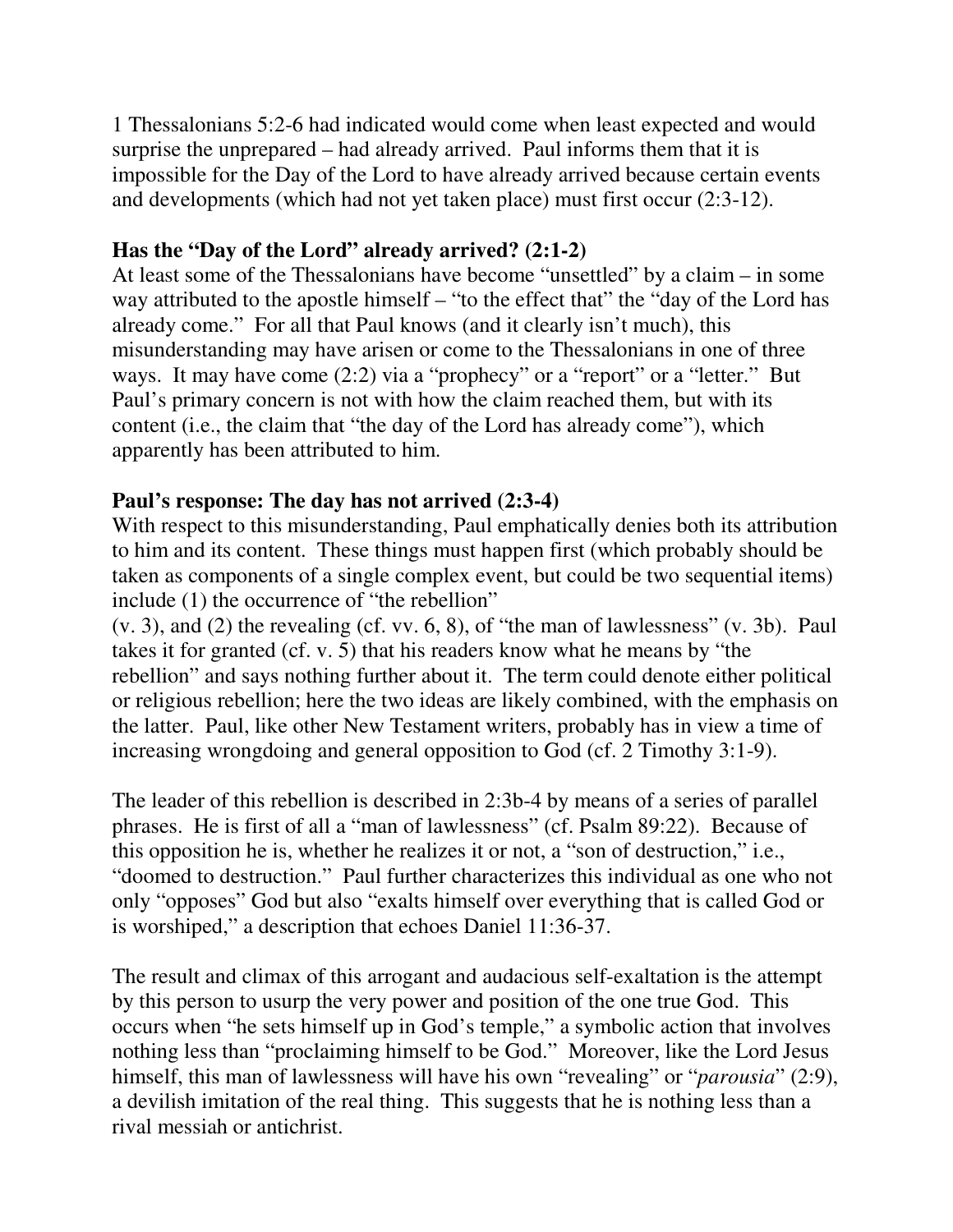## **Additional information about the "Man of Lawlessness" (2:5-12)**

One reason for some of the uncertainty regarding 2:4 is that Paul takes for granted that the Thessalonians know what he is talking about. As 2:5 indicates, he had taught them about this matter previously. Paul alludes in 2:6-8 to what is "holding…back" or "restraining" (NRSV) his appearing until "the proper time."

(1) The secret power of lawlessness (lit., the mystery of lawlessness) is already at work (2:7a), but (2) it is operating in a manner that is somehow restrained or held back (2:6, 7b). (3) At some future time, however, "the lawless one (= 'the man of lawlessness' of 2:3) will be revealed" (2:8a; cf. 2:3, 6) or have his own "coming" (i.e., *parousia,* 2:9), at which point (4) he will be overthrown and destroyed by the far greater power and splendor of the Lord's own *parousia* (2:8b). In 2:7 Paul confirms that evil is currently at work in the world (as evidenced, e.g., by the persecutions the Thessalonians are experiencing) and is satanic in origin (2:9), but it is nonetheless in some way limited or hindered. Here we come to a difficult question, that of the identity and/or character of the restrain that is currently keeping the "secret power of lawlessness" in check. It is difficult to avoid Augustine's conclusion: "I frankly confess I do not know what he means."

Verses 11-12 discuss the consequence (not the cause) of this choice: "For this reason God sends them a powerful elusion so that they will believe the lie.

*What we do know.* (1) Apparently some of the Thessalonians thought that the "Day of the Lord" has already arrived. (2) Paul's answer is relatively straightforward: The "day of the Lord" and "our being gathered to him" will not come until after certain other things happen. These things are "the rebellion" and the revealing of "the man of lawlessness" (2:3).

*A pitfall to avoid.* In view of what is clear or what we do know about this passage, the things we do not know constitute not so much an obstacle as a temptation – to speculate about what we do not know. (1) Such speculation distracts our attention from and obscures what we do know. (2) Speculation on the identity of the Antichrist is a waste of time, effort, and resources. The list of those confidently identified as Antichrist is a long one. It includes various Roman emperors, various peoples, Emperor Frederick II and Pope Gregory IX, Martin Luther, King George II of England, Napoleon Bonaparte, the League of Nations, Hitler, Mussolini, Stalin, Yasser Arafat, Saddam Hussein, the New Age Movement, theological Matthew Fox, Henry Kissenger, and former presidents Jimmy Carter and Ronald Wilson Reagan (six letters in each name =666 [cf. Revelation 13:18], and Reagan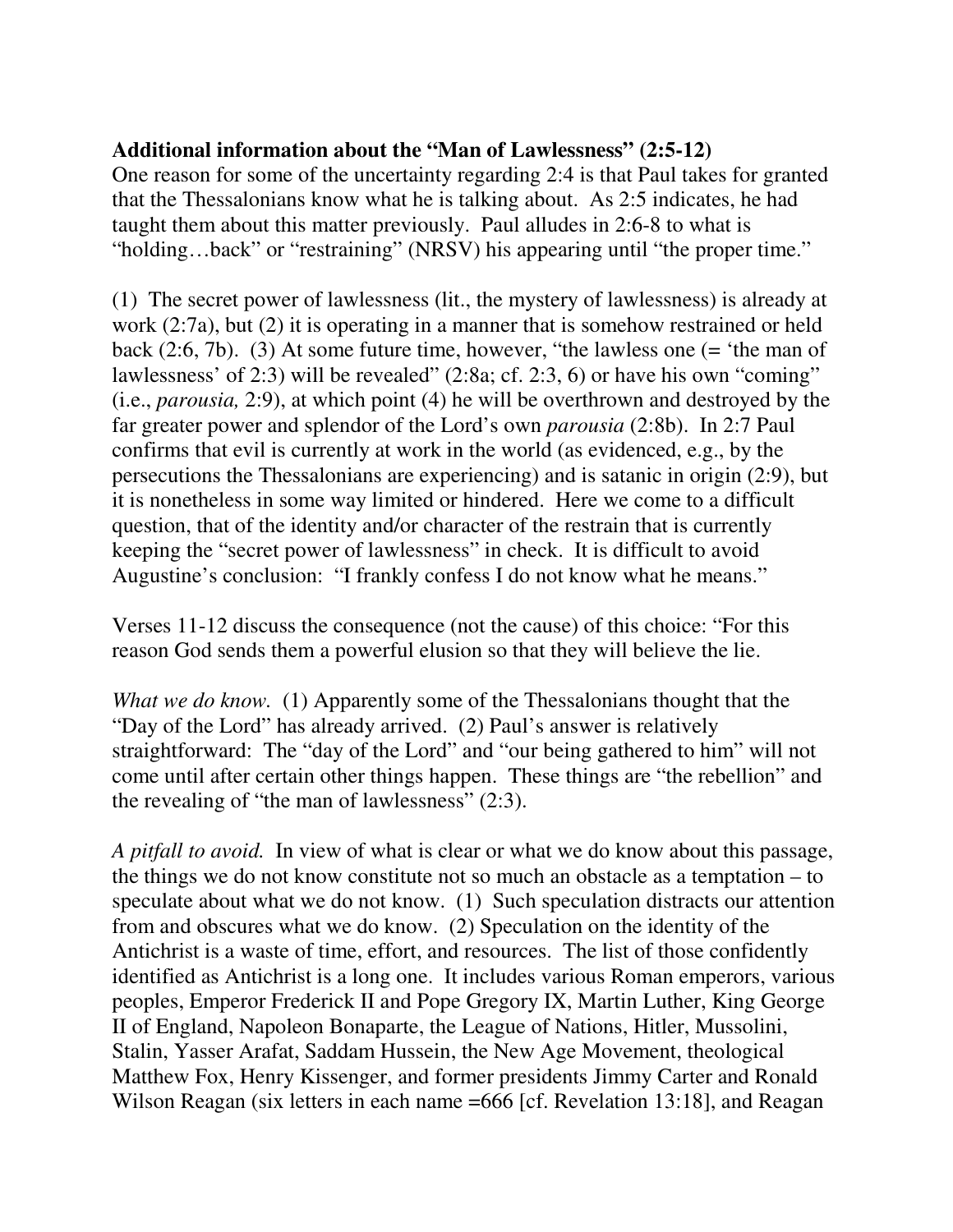recovered from a serious wound [13:3]). When novels about Antichrist outsell books about Jesus, it seems to me that there is something seriously out of balance.

#### **Thanksgiving to God (2:13-14)**

The "but" with which 2:13 opens contrasts the fate of those "who are perishing" with that of the Thessalonian believers, described as bothers and sisters "loved by the Lord" and chosen by God for salvation.

## **Exhortation to "stand firm" (2:15)**

## **An intercessory prayer (2:16-17)**

The prayer illuminates Paul's objective in the preceding verses: to encourage and strengthen the Thessalonians.

# **A request for prayer (3:1-2)**

Having concluded his prayer for the Thessalonians, Paul proceeds in 3:1-2 to ask for their prayers on his behalf (cf. 1 Thessalonians 5:25). The first of two closely linked requests has to do with the "message of the Lord." As in 1 Thessalonians 1:8, where the identical phrase occurs, it is essentially synonymous with the "gospel of Christ." The word translated "spread rapidly" echoes a scriptural image (Ps. 147:15, "his word runs swiftly").

Whereas Paul's first request is on behalf of the message (3:1), the second one is for the messengers who proclaim it (3:2): that Paul and his companions "may be delivered from wicked and evil people" (NIV). The two adjectives are roughly synonymous and convey the idea of morally perverse people who maliciously obstruct the gospel, like the people in Thessalonica who had instigated a riot in order to hinder the preaching of the gospel (Acts 17:5).

## **Expressions of confidence (3:3-4)**

In 3:3 Paul quickly returns to his primary concern in this section: the encouragement of the community. People who are "evil" lack "faith," but (3:3) the Lord is "faithful" and will continue to "strengthen" and "protect" his followers from the "evil one." By praising the Thessalonians for what they have been doing and expressing his "confidence in the Lord" that they "will continue to do the things we command," Paul is preparing the way for the instructions he is about to give in 3:6-15.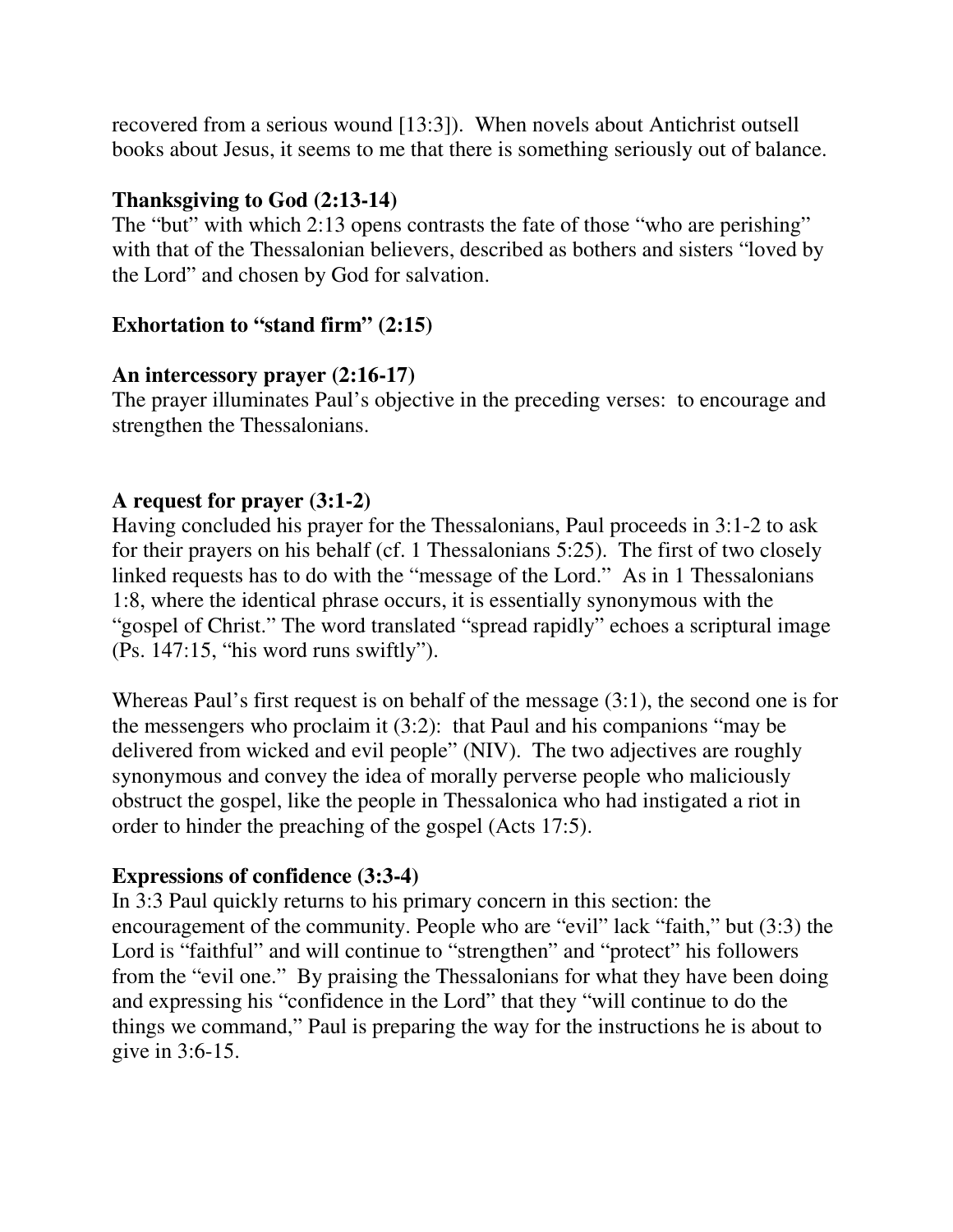## **Further prayer (3:5)**

He prays that the Lord might "direct" the Thessalonians' attention to two important points. The first, "God's love," echoes once more a key theme running through 2:13-3:5, namely, assurance grounded in God. The second, "Christ's perseverance," sets before them Christ as the example of what Paul has repeatedly been encouraging them to do, that is, to persevere (cf. 2:15, 16-17; cf. 1:4; also 1 Thessalonians 1:10, 3:13). Strictly speaking, the phrase "love of God" can indicate either "their love for God" or "God's love for them." Both the immediate context (2:13, 16) and Pauline usage (e.g., Romans 5:8, 5) make it virtually certain that it is the latter.

*Perseverance.* God's faithfulness ought to prompt a response of faithfulness on our part. For Paul, Christianity is not a quick-fix treatment or a short-term solution for what ails us; it is, as someone has said, "A long walk in the same direction." The writer of Hebrews expressed much the same idea when he encouraged his readers to "run with perseverance the race marked out for us" (Hebrews 12:1), for "we have come to share in Christ if we hold firmly till the end the confidence we had at first" (Hebrews 3:14). Both Paul and Hebrews in turn reflect the teaching of Jesus, who on more than one occasion reminded his disciples that "the one who endures to the end will be saved" (Matthew 10:22; 24:13; Mark 13:13 NRSV).

*Scripture as a safeguard.* One reason the Thessalonians had become so "unsettled" (2:2) regarding the future was that they had allowed themselves to be misled by unreliable information. Instead of sticking to what Paul and his companions had actually said or written, they gave credence to information of uncertain origin and indeterminate reliability. Paul's response was to encourage the Thessalonians to hold firmly to the teachings they have received from the apostles themselves, and nothing more. Whether in 1 Thessalonians 3:4; 4:1-2; 5:1-2; or 2 Thessalonians 2:5, 15; 3:6 (cf. also 1 Thessalonians 4:18; 5:11; 2 Thessalonians 3:14) his point was consistent: They should live in light of what they have been taught.

What are some ways we fail to hold tightly to scripture:

- take verses out of context and give them meanings the author never intended.
- give more weight or attention to what popular teachers or novelists teach than to what scripture does.
- uncritically accept alleged prophecies, "words of knowledge," or other charismatic "revelations" and fail to test them against scripture.
- emphasize one part or teaching of scripture to the exclusion of others.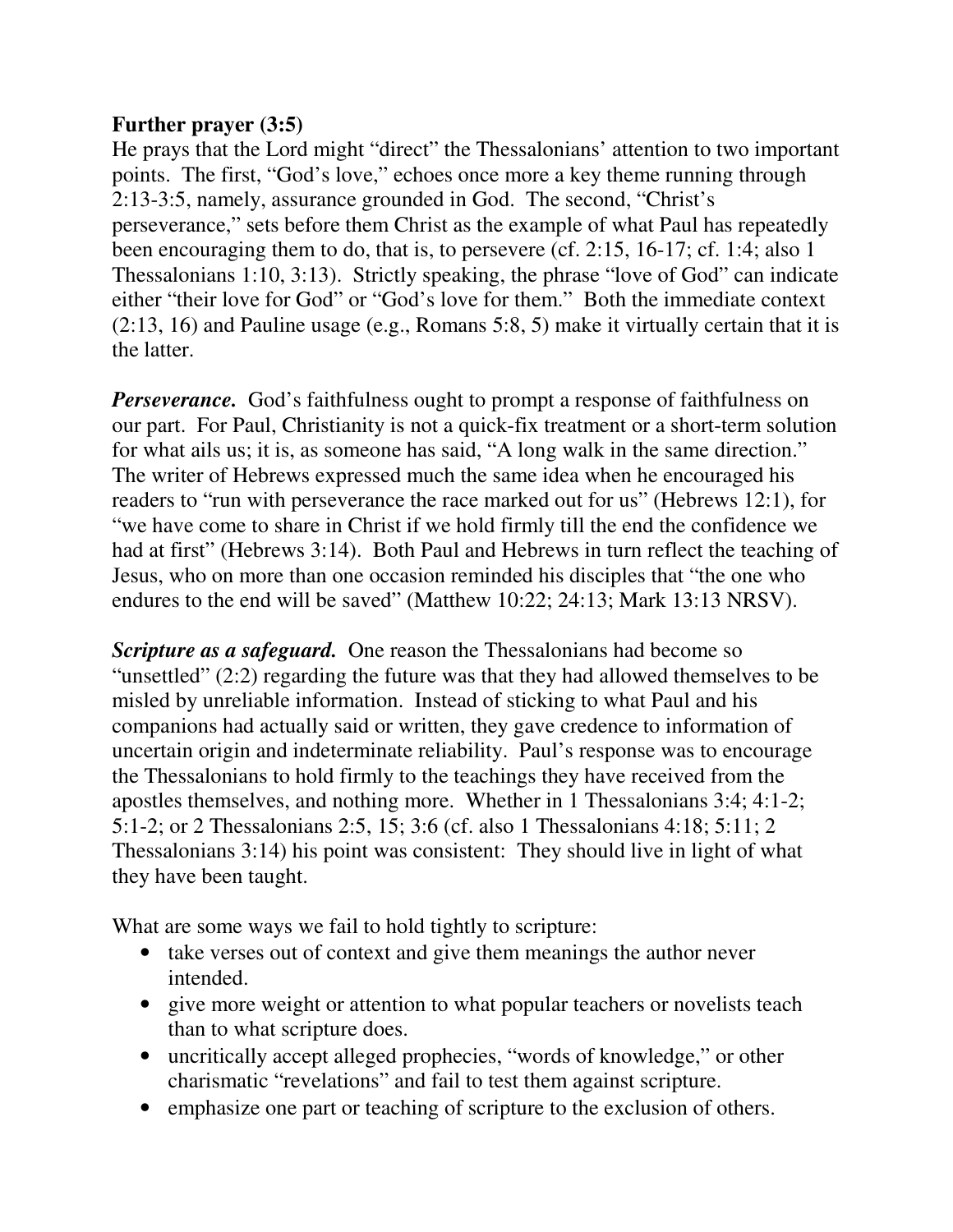• suggest that scripture is not relevant to contemporary issues because circumstances were so much simpler in biblical cultures (e.g., by claiming that scripture has so little to say about an issue that it cannot be called upon to resolve the contemporary church's debates about that issue or to address itself to the modern complexity of that issue).

#### **2 Thessalonians 3:6-18**

The tone of Paul's exhortation in 3:6-15 is the most bluntly authoritative of anything in either letter. Both the community as a whole and those who are the source of the problem are explicitly commanded "in the name of the Lord Jesus" (3:6; cf. v. 12) to obey specific Pauline instructions (cf. 3:14), and penalties for noncompliance are spelled out.

#### **Defining the problem: idle or disorderly**

Second Thessalonians 3:6-15 is often interpreted in light of 2:1-3 as Paul's response to a situation generated by excessive interest in and excitement about the imminent return of Jesus, which led some members of the church to abandon their jobs and live in idleness, dependent on the generosity and resources of others. The problem was not inactivity, but the wrong kind of activity. Paul's mention in 3:11 of "working" hints that those whom he is criticizing may have claimed that they were engaged in legitimate "work." Instead of working responsibly to support themselves, the people in question were eating other people's' bread (cf. 3;8, 12) and thus living "irresponsibly" or "in an undisciplined manner," which was burdensome to the rest of the congregation. Their behavior was, in other words, undisciplined, disruptive, or "disorderly" rather than merely "idle."

## **The apostolic command and example (3:6-10)**

"If anyone refuses to work, do not permit that person to eat." This translation attempts to convey the emphasis in Paul's sentence on the refusal or unwillingness to work. What Paul and his colleagues had taught during their initial visit (3:10, "when we were with you, we gave you this rule") they had also lived themselves; that is, they deliberately practiced what they preached. Even though as apostles they had the right to be supported by others (3:9), they voluntarily declined to exercise this right in order to provide an example (3:6) or model for the Thessalonians to follow (3:9; cf. Philippians 3:17).

#### **Orders for the disorderly (3:11-12)**

The actual command to the disorderly is that "quietly working, they should eat their own bread" (2 Thessalonians 3:12b). That is, rather than wasting their time in pseudo-work or unproductive busyness and meddling, they should engage in productive self-supporting activities, in accordance with the apostolic model.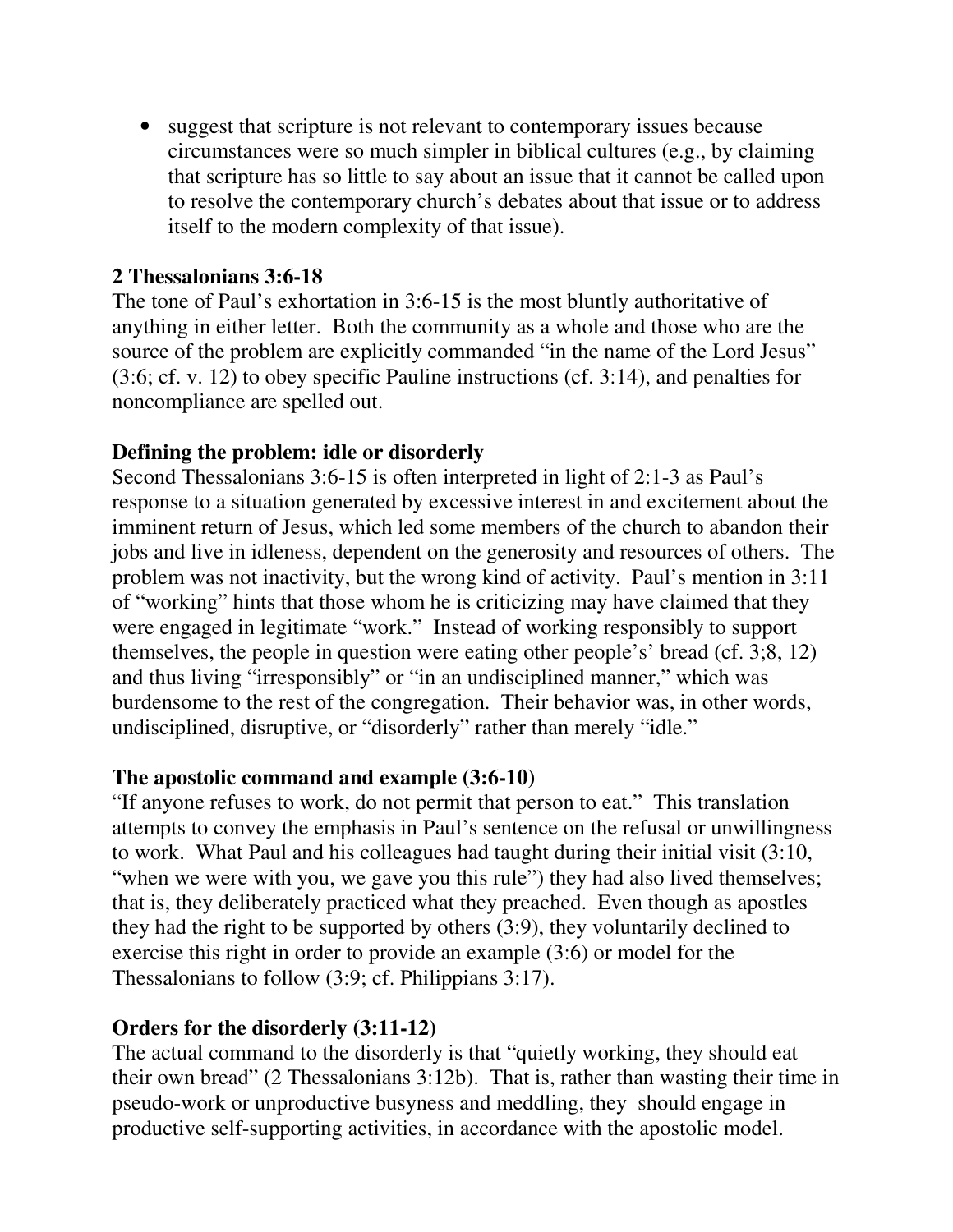## **Instructions for the congregation (3:13-15)**

Even as Paul authoritatively commands the disorderly, he encourages the rest of the congregation to "never tire of doing what is right." It means continuing to care for those who genuinely need help; that is, those who legitimately require assistance should not suffer a loss of aid just because a few have taken advantage of the charity of others. The instructions in 3:14-15 have in view everything discussed since 3:6. Paul clearly hopes that the disorderly will comply voluntarily with his instructions. If this compliance, however, is not forthcoming, the congregation itself must take steps to enforce them.

# **The letter closing (3:16-18)**

In the benediction in 3:16, the reference to "the Lord of peace" is unique in the New Testament. Jesus is more often linked with peace in the opening of a letter (as in 1:2 and every Pauline letter except Colossians) rather than in the closing (where the usual phrase is "God of peace," as in 1 Thessalonians 5:23; cf. Romans 15:33; 16:20; 2 Corinthians 13:11; Philippians 4:9).

It was not uncommon for a person dictating a letter to take the pen from the amanuensis (the "secretary" or "scribe" who actually wrote the letter; cf. Romans 16:22) and write the last sentence or two in his (or her) own hand. Paul seems to have done this as a matter of habit (he refers to it as "the distinguishing mark in all my letters"). The exact phrase used here (lit., "the greeting in my own hand, Paul's") occurs in 1 Corinthians 16:21 and Colossians 4:18, and he comments on his writing in Galatians 6:11 and Philemon 19).

*Church discipline.* Nowhere does Paul spell out fully his views about the principles and practice of church discipline. The major passages where the topic arises are here and 1 Corinthians 5.

(1) Discipline is the responsibility of the congregation as a whole, not one or a few individuals within it (2 Thessalonians 3:6, 14; cf. 1 Corinthians 5:4).

(2) Discipline should generally be reserved for matters affecting the health or well-being of the entire community. Although Paul nowhere lists or defines what qualifies for discipline, it is clear that it is not for offenses that can be dealt with privately (as per Matthew 18;15-17; Galatians 6:1).

(3) The disciplinary action itself involves a measure of social ostracism (3:6, 14; cf. 1 Corinthians 5:11).

(4) The purpose of disciplinary action is redemptive and remedial, not judgmental or punitive, and the spirit in which it is carried out must reflect this (3:14-15; cf. 1 Corinthians 5:5).